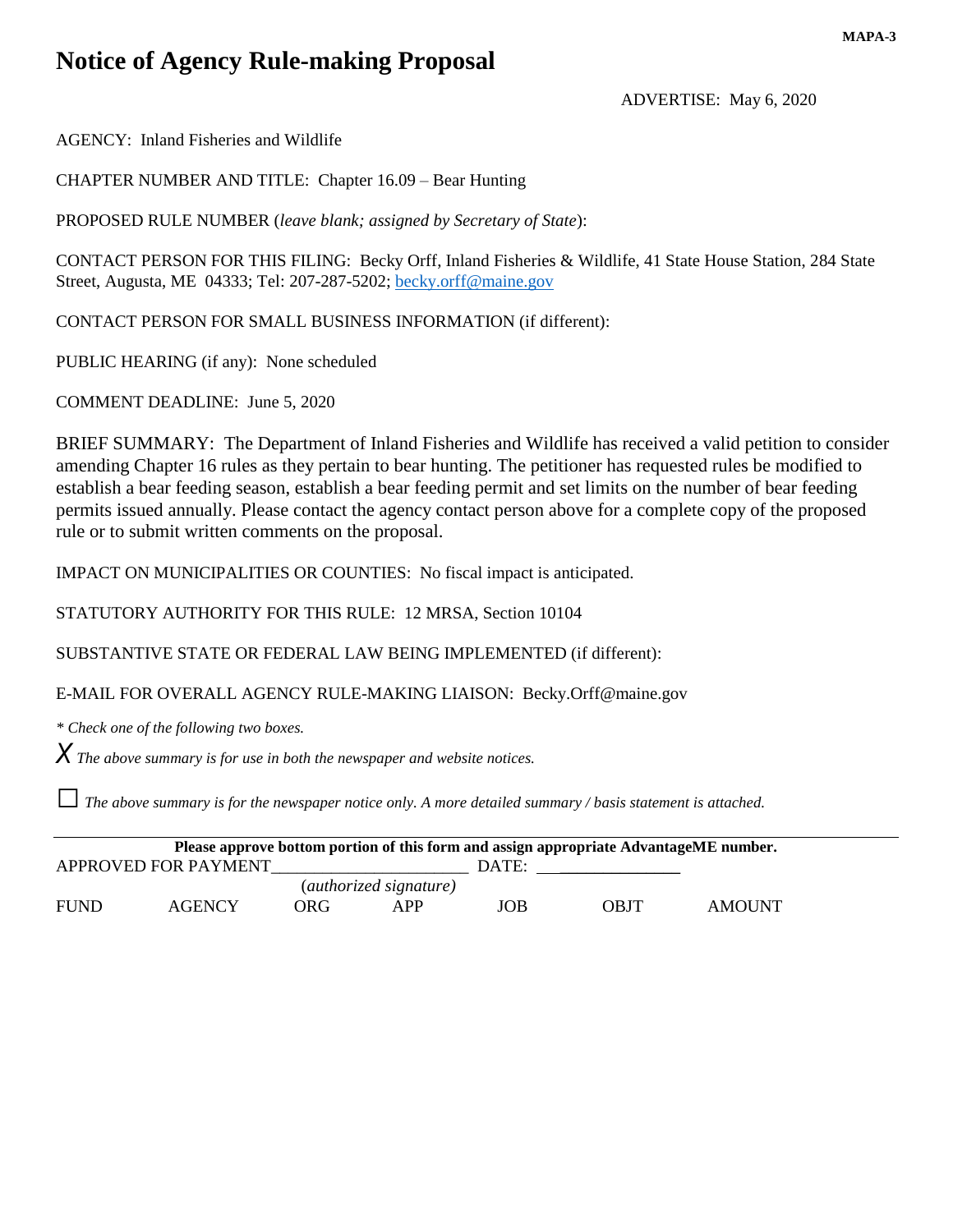## **RULEMAKING FACT SHEET (5 M.R.S.A., Section 8057-A)**

AGENCY: Inland Fisheries and Wildlife

NAME, ADDRESS, PHONE NUMBER OF AGENCY CONTACT PERSON: Becky Orff, Inland Fisheries and Wildlife, 284 State Street, 41 State House Station, Augusta, ME 04333; Tel: 207-287-5202

CHAPTER NUMBER AND RULE TITLE: Chapter 16.09 – Bear Hunting

STATUTORY AUTHORITY: 12 MRSA, Section 10104

TYPE OF RULE:  $\boxtimes$  Routine Technical  $\Box$  Major Substantive

DATE AND PLACE OF PUBLIC HEARING: None scheduled

COMMENT DEADLINE: June 5, 2020

PRINCIPAL REASON OR PURPOSE FOR PROPOSING THIS RULE: The Department received a valid petition to consider the proposed rule.

### ANALYSIS AND EXPECTED OPERATION OF THE RULE:

If adopted, the petitioner's requested rule change would establish a bear feeding season; prohibit the intentional feeding of bears without first obtaining a permit from IFW; prohibit the intentional feeding of bears with anything that is toxic or harmful to bears, e.g. chocolate, refined sugar; require that anyone who wishes to feed bears for the purpose of hunting them have a bear feeding permit for each and every feeding site; require the gps coordinates for each and every bear feeding site; allow continued scent baiting of bears without a feeding permit as long as all bait is placed in a bear proof container that prevents access to the bait; continue to allow the use of non-food scent baits and physical attractants, e.g shiny objects, etc.; and, decrease the number of bear feeding permits by ten percent annually until 2029, when the last bear feeding permits will be issued.

## BRIEF SUMMARY OF RELEVANT INFORMATION CONSIDERED DURING DEVELOPMENT OF THE RULE (INCLUDING UP TO 3 PRIMARY SOURCES):

The proposed rule is the result of the petitioner's request. A valid petition was received with the required number of signatures requesting the rule change.

FISCAL IMPACT OF THE RULE: No fiscal impact anticipated.

*Note: If necessary, additional pages may be used.*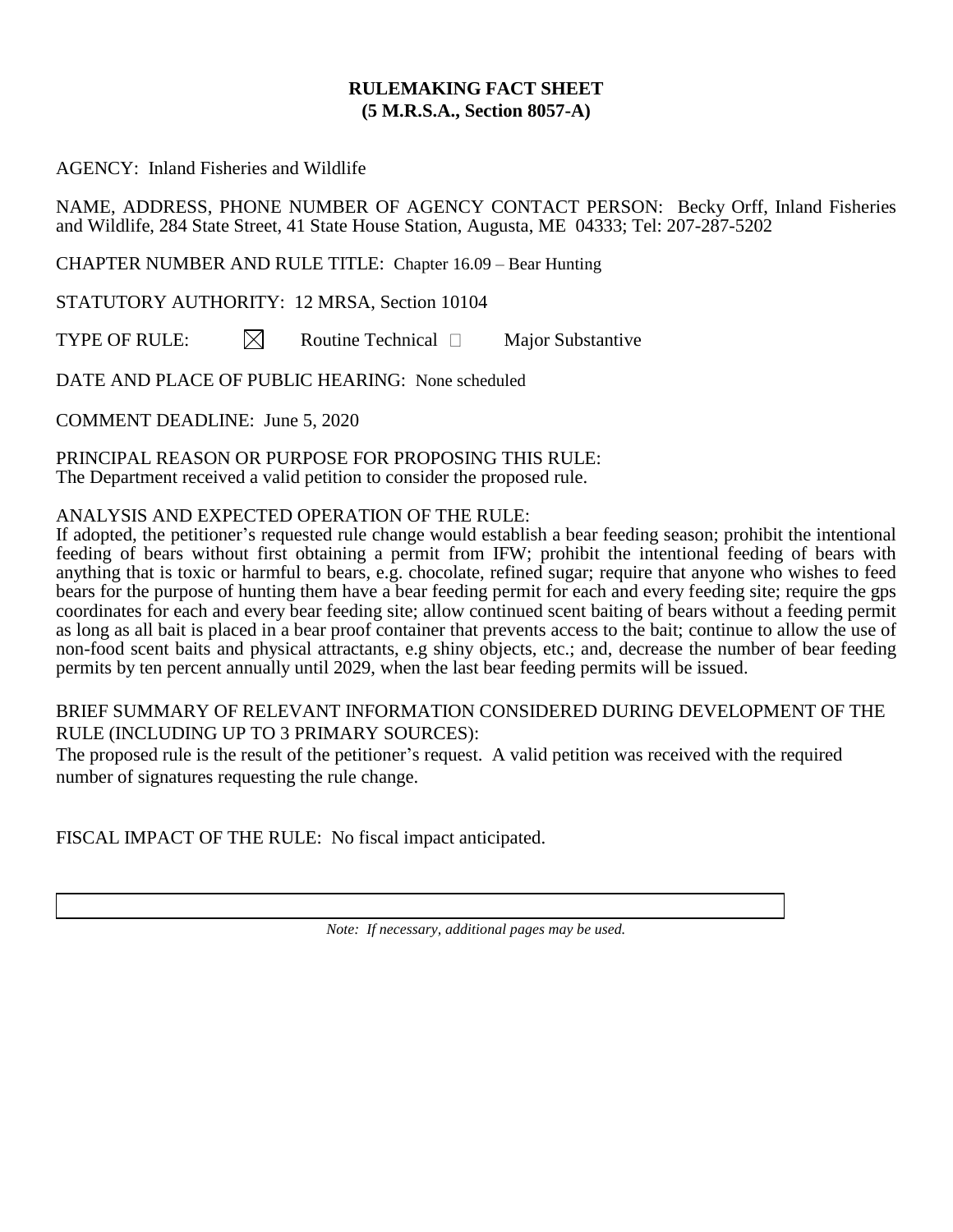#### **AMEND CHAPTER 16.09 AS FOLLOWS:**

#### **09-137 DEPARTMENT OF INLAND FISHERIES AND WILDLIFE**

**Chapter 16: HUNTING**

#### **16.09 Bear Hunting**

- **1. General Season**
- **2. Youth Bear Hunting Day**
- **3. Bear Baiting Feeding Season**
- **4. Bear Hunting Season with the use of Dogs**
- 1. **General Bear Hunting Season:** In accordance with Title 12 M.R.S. §11251-1 there shall be an open season on hunting bear annually from the first Monday preceding September 1st to the last day of the regular firearm season on deer.
- 2. **"Youth Bear Hunting Day":** There shall be a youth bear hunting day on the Saturday prior to the opening day of the bear hunting season established under Title 12 §11251 subsection 1, paragraph A.
	- A. **Who may participate and methods allowed:** On the designated youth bear hunting day, holders of a junior hunting license may hunt bear with either a firearm, bow and arrow or crossbow and must be in the presence of and under the effective control of an adult supervisor as defined by Title 12 § 11108-C.
	- B. **Supervision of a youth hunter:** An adult supervisor, parent or guardian accompanying a youth on youth bear hunting day may not possess a firearm, bow and arrow or crossbow while the youth is participating in the bear hunt except that the supervisor may carry a handgun pursuant to 25 M.R.S.§2001-A, sub-§2, ¶A-1 but it may not be for the purpose of hunting. The use of dogs is prohibited.
	- C. **Laws that apply on this day:** Except as otherwise provided, all laws pertaining to the general bear hunting season established within these rules apply on this day.
- 3. **Bear <b>Baiting** Feeding Season: There shall be an open season during which **bait may be used to hunt** bear food may be fed to bears for the purpose of hunting annually from the first Monday preceding September 1<sup>st</sup> running for 4 weeks. For the purposes of this rule, hunting bear with the use of **bait** food includes hunting from an observation stand, blind or other location which overlooks any bait or food; except standing crops and foods that have been left as a result of normal agricultural operations or natural occurrence.
	- A. The intentional feeding of bears for any purpose without first obtaining a bear feeding permit is prohibited.
	- B. The intentional feeding of bears with any food that is toxic or harmful to bears, e.g.chocolate, products containing refined sugar, is prohibited.
	- C. Anyone who wishes to feed bears for the purpose of hunting them must first apply for and receive from the Department, a bear feeding permit for every bear feeding site. The application shall include the gps coordinates of every feeding site.
	- D. Anyone who wishes to bait bears for the purpose of hunting them, without feeding them, may do so without first obtaining a feeding permit and shall place all bait in a bearproof container that prevents bears from coming into physical contact with the bait under all conditions. Hunters may also use